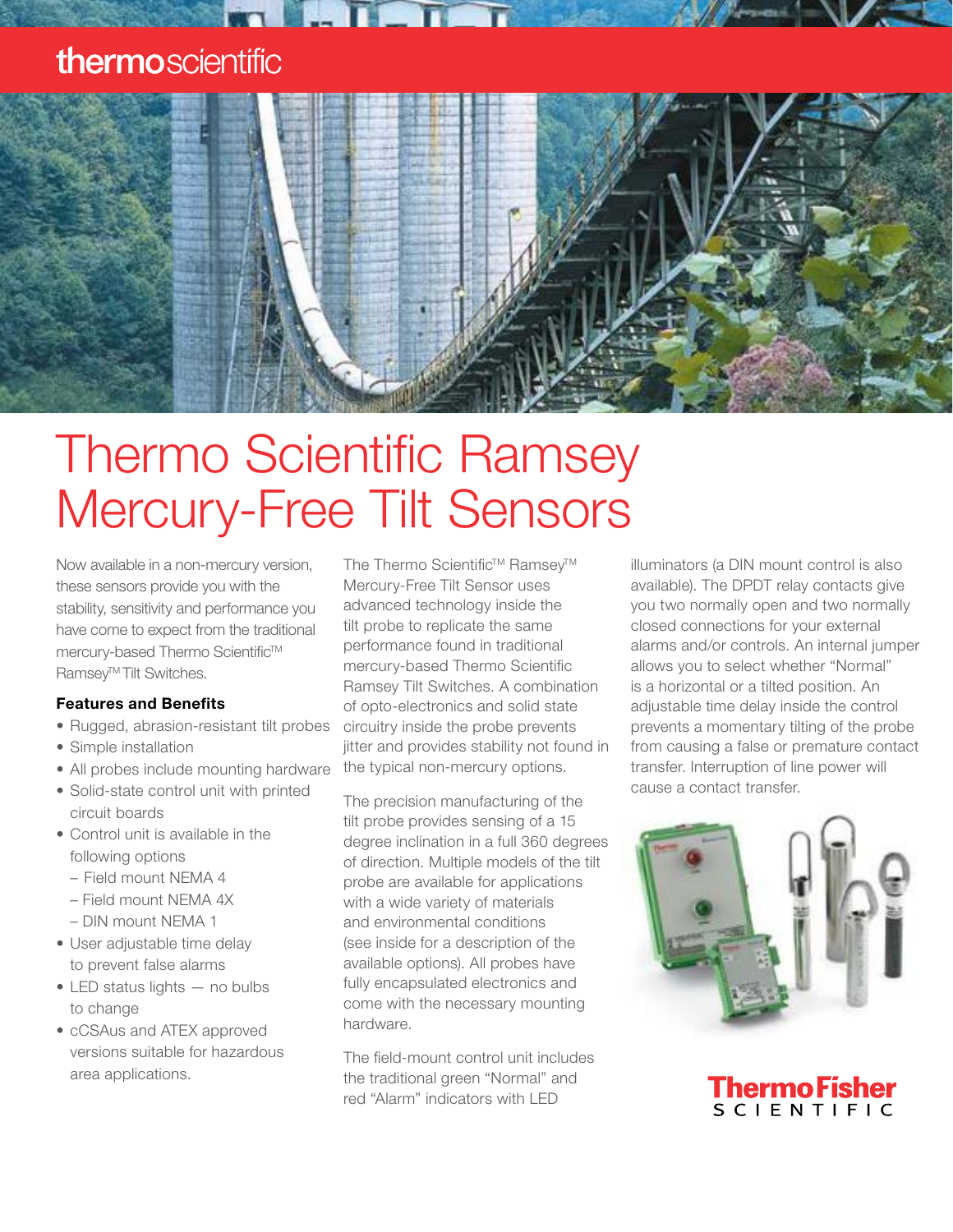#### Ramsey Mercury-Free Tilt Sensor Controls

The sensor consists of a control unit and a tilt probe. Due to the nature of the stabilizing electronics, tilt probes cannot be used without a controller.



Field Mount Control (IP65/NEMA 4) 20-35-NM-F 21-35-NM-F-CSA 21-35-NM-F-ATEX

Field Mount Control (SST IP65/NEMA 4X)



DIN Mount Control (IP20/NEMA 1) 20-35-NM-DIN

#### Ramsey Mercury-Free Tilt Sensor Probes



Standard 1 in. Nickel Plated Cast Ductile Iron Probe 20-59-NM 21-59-NM



1 in. Light Weight Plastic Probe 20-55-NM-P



1 in. Stainless Steel Probe 20-54-NM-SS 21-54-NM-SS

2 in. Heavy Weight Probe 20-52-NM 21-52-NM

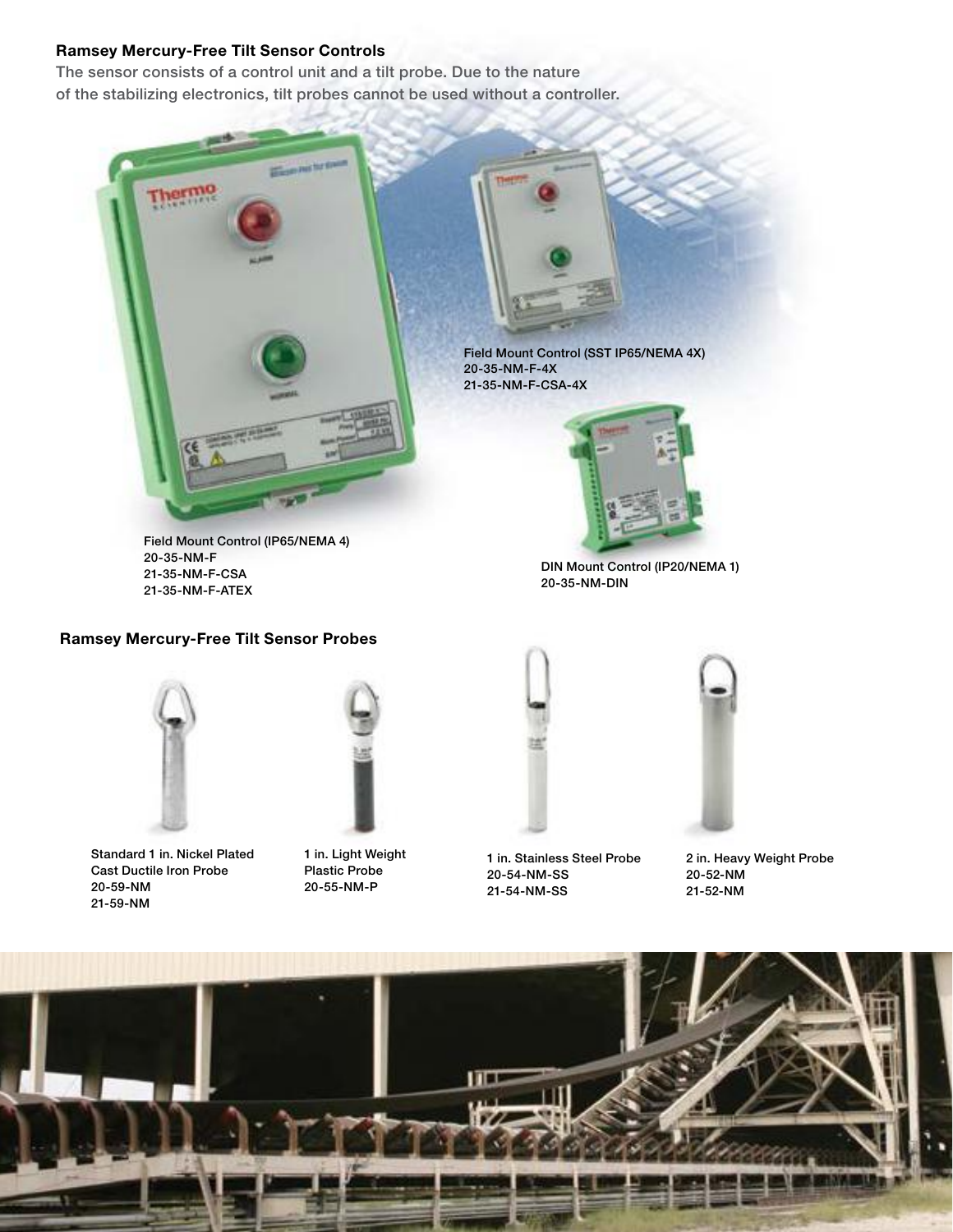#### Tilt Sensor Probe Models



#### Typical Industry Applications



High Level



Plugged Chute



High Pile



Material Flow



Low Level